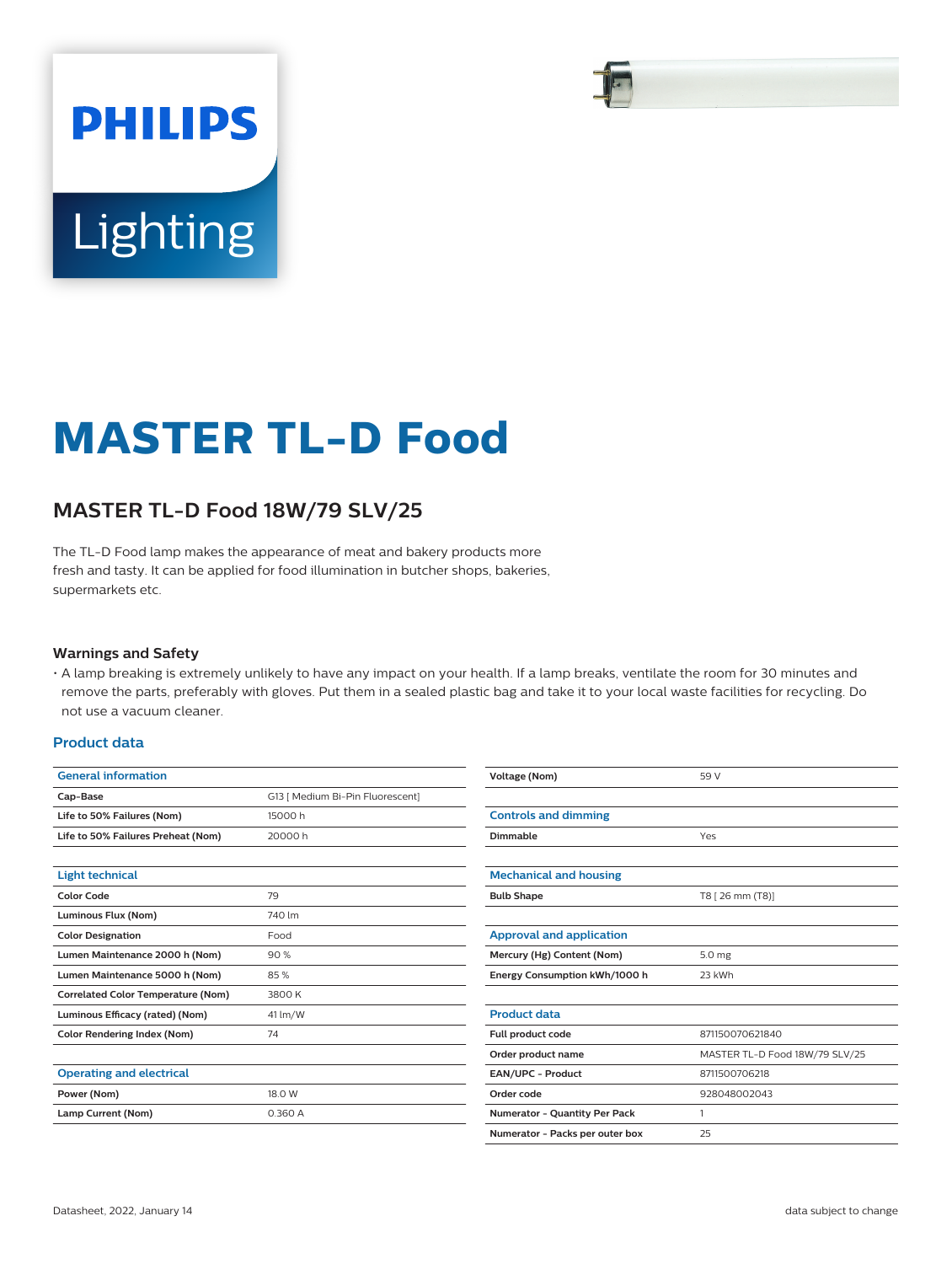#### **MASTER TL-D Food**

| Material Nr. (12NC) | 928048002043      |  |
|---------------------|-------------------|--|
| Net Weight (Piece)  | 71.000 g          |  |
| <b>ILCOS Code</b>   | FD-18/38/2A-E-G13 |  |

#### **Dimensional drawing**



| Product          |       | $D(max)$ A (max) | B (max)                           | B (min) | C (max) |
|------------------|-------|------------------|-----------------------------------|---------|---------|
| MASTER TL-D Food | 28 mm |                  | 589.8 mm 596.9 mm 594.5 mm 604 mm |         |         |
| 18W/79 SLV/25    |       |                  |                                   |         |         |

#### **MASTER TL-D Food 18W/79 SLV/25**

#### **Photometric data**



**LDPB\_TL-DFOOD\_79-Spectral power distribution B/W**

#### **Lifetime**



**LDLE\_TL-DFOOD\_0002-Life expectancy diagram LDLE\_TL-DFOOD\_0001-Life expectancy diagram**